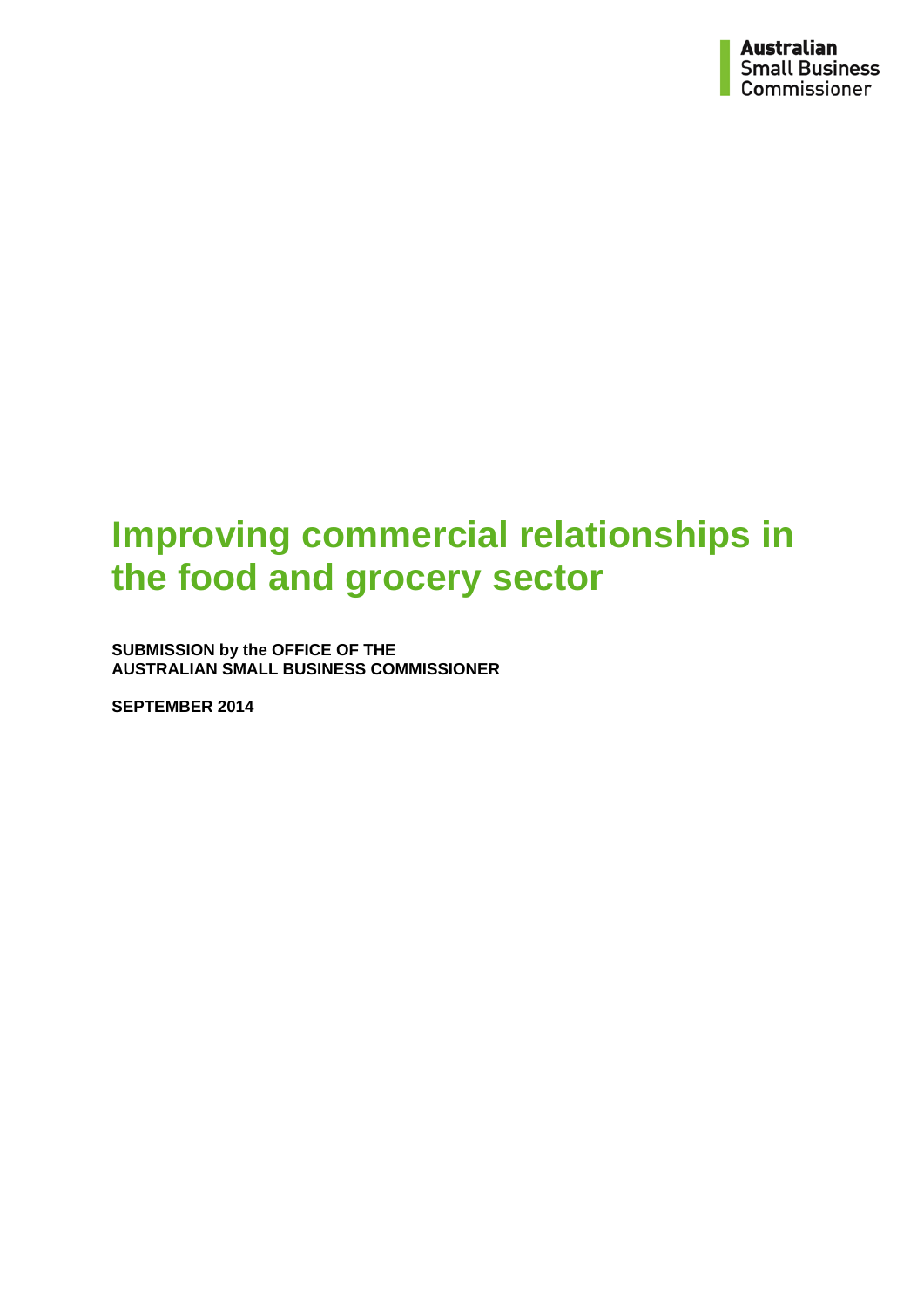We are writing to provide observations on the small business environment that relate to the *Improving commercial relationships in the food and grocery sector* consultation paper.

This submission is based on practical insights from the Office's experience of commercial relationships where small businesses are involved in the food and grocery sector as suppliers.

We address a number of issues and concerns that are raised in the consultation paper that could have an impact on small business suppliers. In our observations, we refer to specific issues that have been raised with our Office by small businesses in the context of being a retail supplier. We believe that a key approach to these issues is to improve the overall business environment by focusing on behaviours and business relationships rather than merely focusing on the terms of supply agreements. This approach includes:

- 1. encouraging and facilitating small business access to information and professional services; and
- 2. ensuring access to efficient methods to resolve disputes and preserve business relationships.

The approach recognises that, even where suppliers are able to negotiate a supply agreement, it will not always be possible to negotiate a better outcome than provided by a "take it or leave it" supply agreement. This is due to unequal bargaining positions and the resources that a supplier can apply to negotiating such agreements. It is also common that a supplier in the early stages of the development of a business will not fully appreciate the range and consequences of potential situations where an agreement will need to apply as the business grows.

An approach that seeks to impact the overall business environment also means that (currently) one-sided duties in the draft Code, such as 'acting in good faith', could be expanded to cover both retailers and suppliers in relevant situations.

#### **Framework for governmental activity**

Our submission is based on the framework that government has a role in improving the business environment, with two enduring core responsibilities; namely the provision of information and justice. These twin pillars have a critical impact on the profitability of business.

Our Office has the credo that '*no small business should fail through lack of access to information*'. The facilitation of access to information is a core responsibility of government. It is appropriate for government to commit resources to information and other supporting services, especially where the behaviour of businesses participating in a particular sector is regulated. Access to information is a key component of a competitive and equitable marketplace.

The second enduring core responsibility of government when intervening to regulate business is to provide an appropriate system of justice. Previously, provision of justice focused on placing wrongdoers in prisons. Refinements and sophistications over time have developed various means of providing systems of justice, which are not confined to punishment of offences against the Crown but extend to finding justice for those in private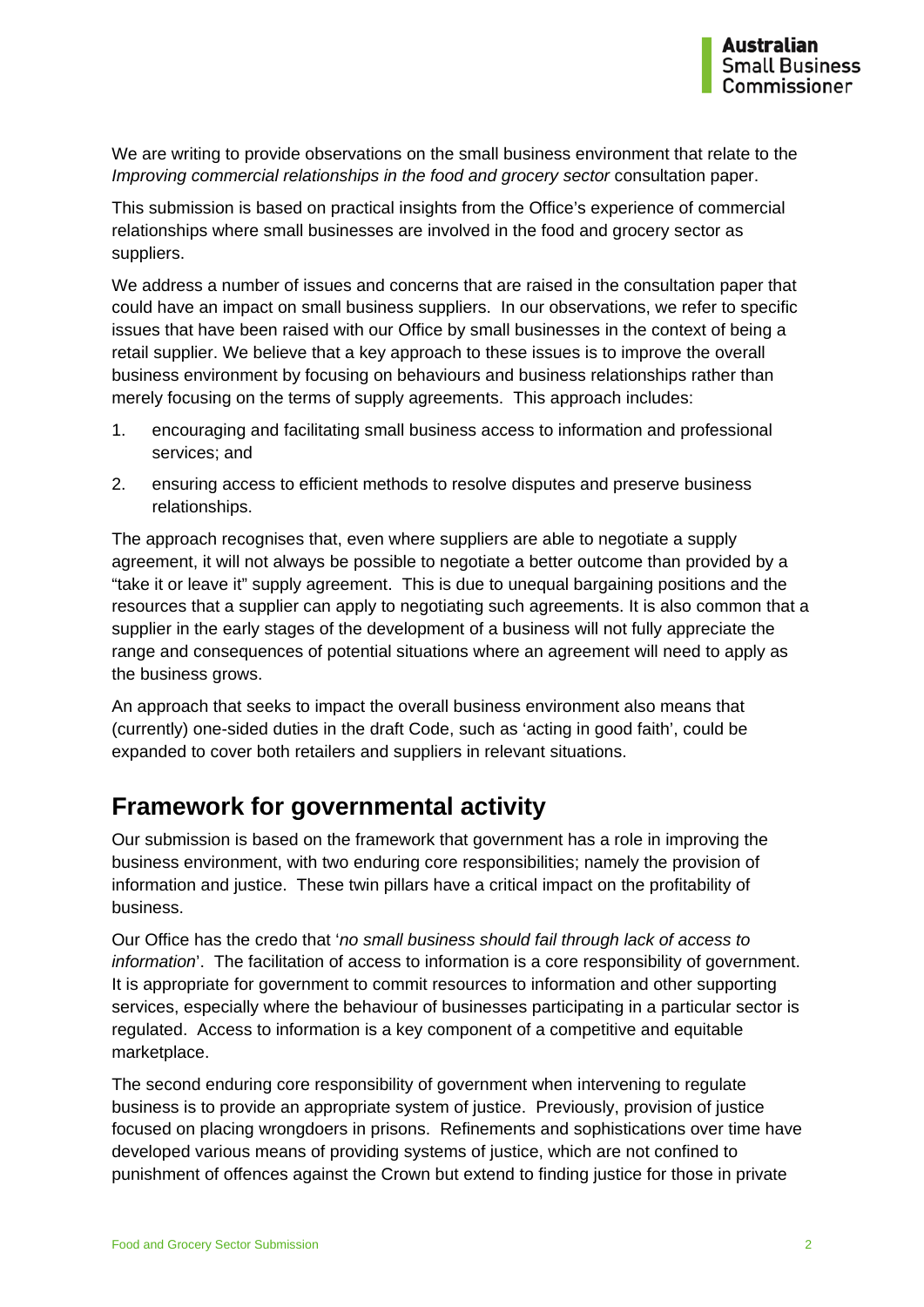conflicts. Alternative dispute resolution has emerged as an appropriate measure for according justice in business dealings.

A small business focuses on plying its trade or profession. Disputes will arise from time to time, but small businesses will often not have the skills and resources on hand to deal with such incidents that arise in the course of business but are not a part of the *ordinary* course of that business. These types of business disruption are not easily catered for by small business and, depending on the particular dispute, can impact small business disproportionately (particularly where there is unequal bargaining power).

Alongside the pillars of access to information and justice, a deregulation lens should also be applied. The government's red tape reduction programme aims to reduce unnecessary red tape costs on individuals, businesses and community organisations. Our Office encourages small businesses to participate in the deregulation agenda, and to identify regulations that are ripe for reform. Further to this, we encourage regulators to adopt a facilitative approach to the administration of regulation, with a focus on educating to comply, rather than leaping to enforcement of compliance.

#### **Access to information**

By accessing appropriate information and resources, small business suppliers are empowered to work smarter, compete more effectively and reduce the costs of operating their business. This relates to suppliers getting the right information, adopting the right business management practices and accessing the right advisors. This is a core focus of our Office.

Some specific actions that relate to a suppliers' access to information in a supply agreement setting include:

**Education and publicity programmes** – Education and publicity programmes around the developments in the food and grocery sector, including the development and introduction of the Code, could benefit suppliers and significantly improve the business environment.

**Professional advice and colour coding** – Our Office encourages business operators to get professional advice before signing contracts, such as supply agreements. Professional advice brings attention to obligations that a supplier may be unaware of, saving them time and money. We encourage businesses to get their advisors to use highlighters to colour code the rights and obligations of each party. In the same way that advisors can draw attention to contractual rights and obligations using the simple tool of highlighters, supply agreements can adopt a colour code to assist businesses. This ensures that suppliers are clear in terms of the rights and obligations of each party and can more easily understand the document.

**Plain English supply agreements** – We recommend the use of plain English in supply agreements to improve understanding by the parties. This is particularly important since a layperson's understanding of a technical term can differ significantly from its technical legal meaning. This extends to making sure that the entire supply agreement is in a single document without additional amendments and other documents that must be read into an agreement to understand its full operation.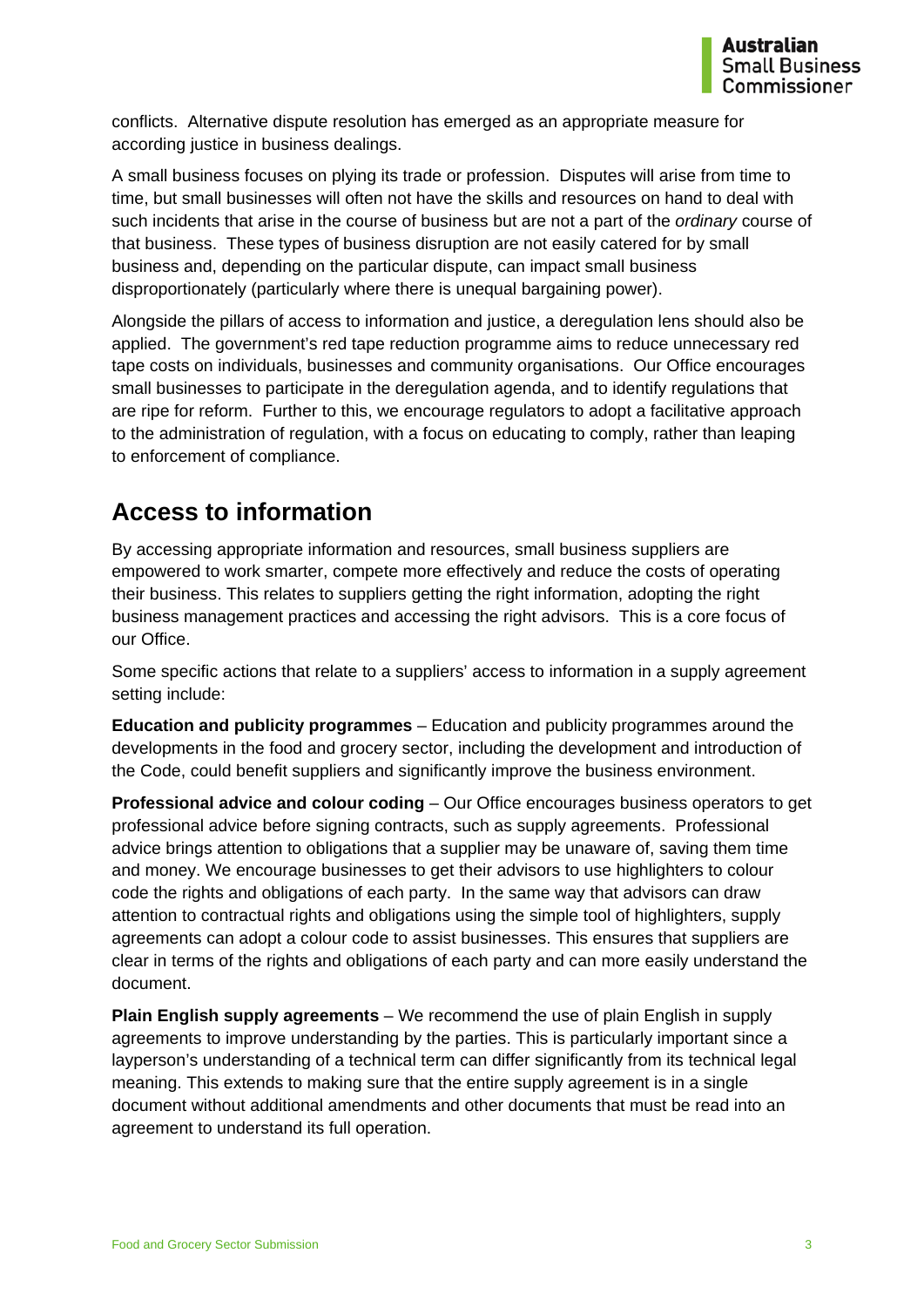### **Access to justice**

The cost of a dispute for a supplier is not just the financial cost of the lost business and the cost of pursuing resolution (such as legal costs), but also the opportunity cost and emotional stress involved. The opportunity cost includes what the supplier would otherwise have achieved for the business using their time and effort. For suppliers, resolving a dispute takes someone out of the business. Added to this cost is the emotional stress that disputes have on suppliers.

A particular difficulty of a retailer/supplier dispute is that they do not generally arise in the ordinary course of operating a business. They tend to arise periodically and in unusual circumstances. Accordingly, suppliers may not identify an emerging dispute until a late stage and they will not necessarily have developed the skills to resolve the dispute. Through the early identification of emerging disputes, financial and time costs can be reduced, and business relationships can be preserved.

Effective alternative dispute resolution, that operates with speed, at low cost, informally and collaboratively, will generally be of greater benefit to a supplier – principally because it facilitates parties continuing their commercial relationships. Also, the potential cost of legal proceedings in many retailer/supplier disputes, could outweigh the amount in dispute. Drawn out legal proceedings with the possibility of appeal may also mean that parties do not deal with each other commercially while the action proceeds and the breaking of this business relationship may persist beyond.

The success rate of mediation of small business disputes is extremely high. Mediation of such disputes conducted or organised by the State Small Business Commissioners consistently exceeds a success rate of 80%.

Our Office recently launched an online dispute resolution portal – *Dispute Support*. The online portal was developed in collaboration with states and territories, and consolidates dispute resolution information, resources and services available for small businesses across Australia. *Dispute Support* provides easy, tailored access to the most appropriate low cost service available to small business operators to resolve disputes, while also providing information on dispute resolution processes and strategies for avoiding and managing disputes.

By ensuring that suppliers have easy access to justice through alternative dispute resolution one of the potentially most costly parts of operating a business is relieved. For disputes that ultimately require determination by the regulator of this Code, being the Australian Consumer and Competition Commission (ACCC), streamlined processes for lower-value disputes would be beneficial.

We commend the approach in the consultation paper where supply agreements include an alternative dispute resolution clause that provides a clear and inexpensive route for the determination of supply agreement disputes. However, it is important that any costs associated with initiating and then pursuing the process are kept as low as possible. This is particularly important since many disputes are able to be resolved in the pre-mediation phase and it is critical that this initial phase is able to be commenced as easily and cheaply as possible to encourage early resolution of disputes.

In this context, we note that subclause 32(1) of the draft Code requires that mediation or arbitration must be conducted in accordance with the rules of the Institute of Arbitrators and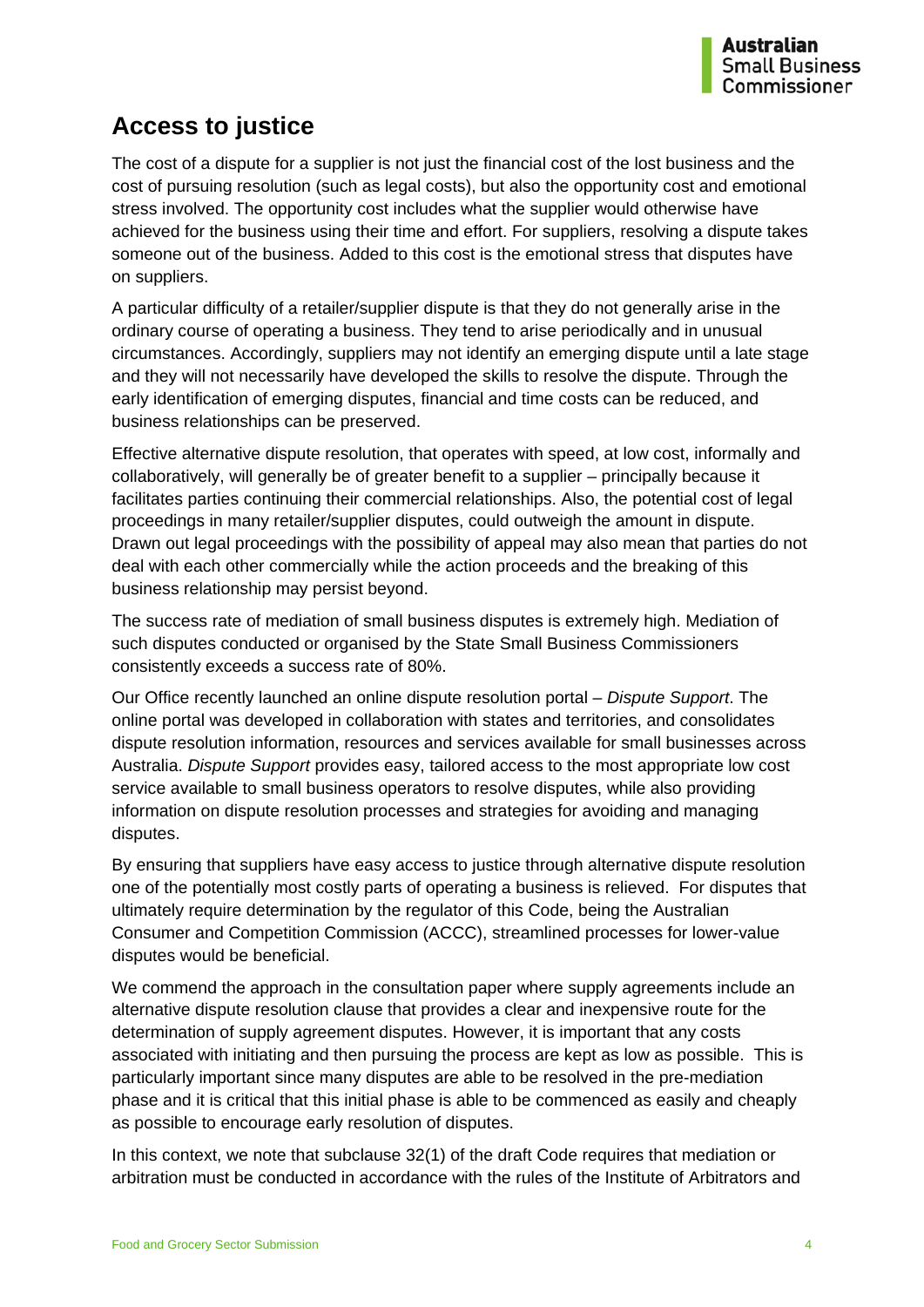Mediators Australia (IAMA), and subclause 32(2) provides that, in the absence of the parties agreeing, IAMA appoints the mediator or arbitrator. IAMA's rules include the requirement that where IAMA nominates a mediator, a fee of \$330 is payable, or such other sum as prescribed by IAMA from time to time (see rule A2 of Schedule A to IAMA's Mediation Rules). A threshold impost of \$330 is likely to be considered unreasonable by small business and appears contrary to the intention to provide for low cost alternative dispute resolution.

We also commend Code for various clauses that support the smooth-functioning of mediation, like subclause 32(3)(a):

*The retailer is taken to take part in the mediation or arbitration if the retailer is represented at the mediation or arbitration by a person who has authority to enter into an agreement to settle the dispute on behalf of the retailer.*

In addition, we would argue that before matters proceed to further investigation by the proposed regulator or otherwise, an alternative dispute resolution certificate should be required (as a condition of progressing the matter). The certificate, which could be provided by officials such as small business commissioners or ombudsmen, would constitute advice that alternative dispute resolution had been attempted but had not resolved the dispute. Alternatively, the certificate may advise that a party refused to participate in or withdrew from alternative dispute resolution. In this latter situation, the recalcitrant party's behaviour could be taken into account, say, when considering awards of costs. Failure to engage appropriately in such processes could also form the basis for further reporting by ombudsmen and small business commissioners.

#### **Specific issues**

Through our engagement with small businesses, there are a number of aspects of the draft Code that we believe may be altered to make the Code more effective.

**Good faith** – The proposed Code requires only that the retailer act in good faith, with no mention of suppliers also acting in the same manner. Of course, it is only the parties to the Code who can be held to this requirement on an ongoing basis. However, once a supplier seeks to access the Code, it may be possible to require that the supplier then operate with good faith when using the Code. This would ensure that the business environment is improved through a clear requirement for both parties to act in good faith.

In addition, the Code may be explicit that the notion of good faith extends to retailers not penalising suppliers who seek to access rights under the Code. This is critical to encourage small business to use the Code.

**Alcoholic beverages** – The definition of "groceries" under the Code does not extend to alcoholic beverages, despite such products often being integrated into the retail business. Given the operation of supermarkets in this way, it would make sense to include these sorts of product within the Code.

**Penalties** – We note that there are no penalties for failure to follow the Code. Although we see greater value in facilitative and educative approaches, rather than the heavy-handed imposition of a financial penalty, penalties may still operate alongside these other approaches to support the overall improvement of the business environment. We note that a similar approach has been adopted in the recent Franchising Code of Conduct.